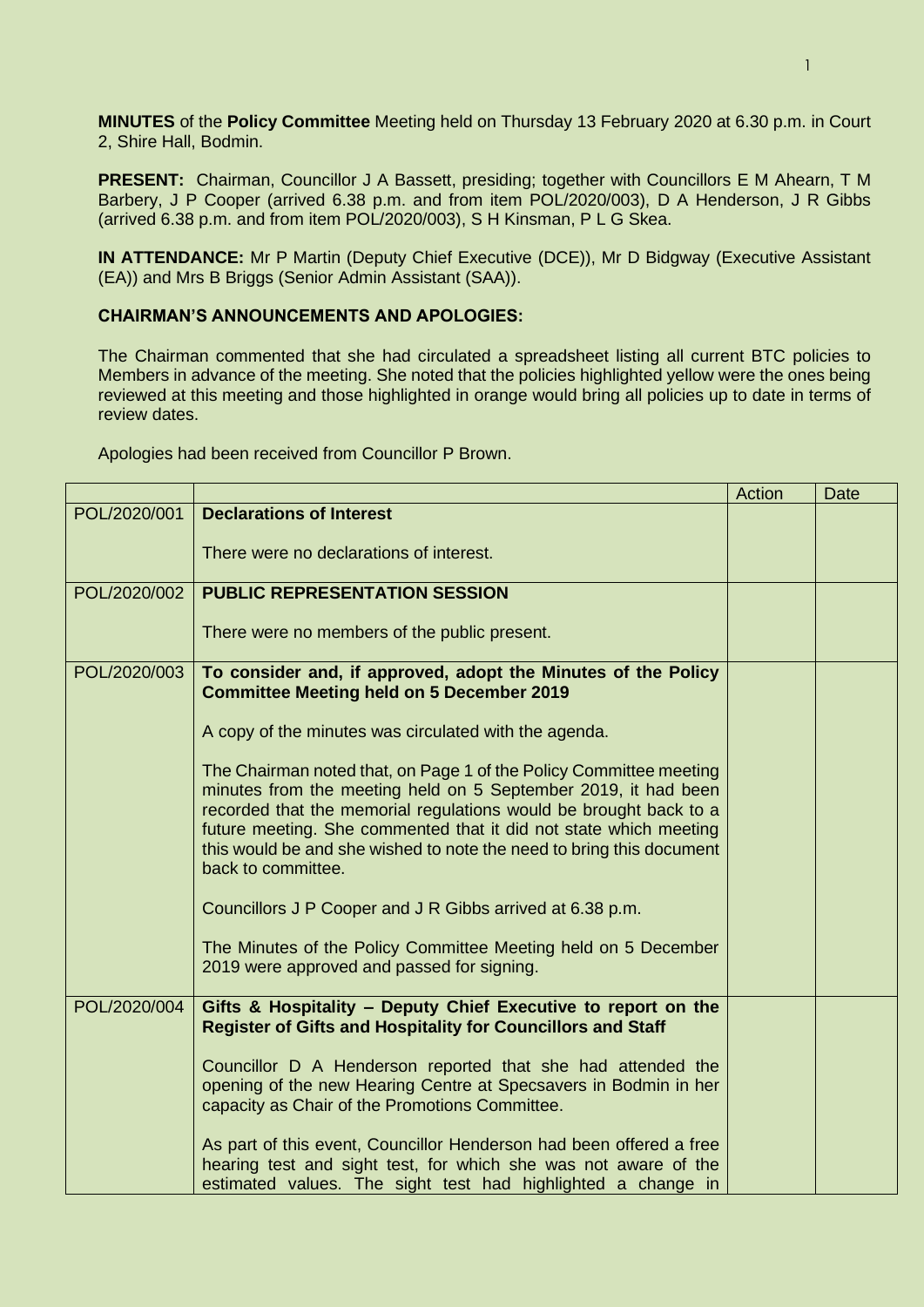|              | Councillor Henderson's prescription and Specsavers had also offered<br>her a complimentary new pair of glasses. She reported that she had<br>not yet selected her new glasses so was not currently aware of the<br>value of this gift.<br>The DCE noted that he wished to check the Gifts & Hospitality Policy<br>and whether BTC had adopted its own policy or whether it had taken<br>into account the code of conduct under the Localism Act 2011. He<br>noted that Officers would review previous meeting minutes to<br>establish when the policy had been adopted and how it had been<br>created. |                    |  |
|--------------|--------------------------------------------------------------------------------------------------------------------------------------------------------------------------------------------------------------------------------------------------------------------------------------------------------------------------------------------------------------------------------------------------------------------------------------------------------------------------------------------------------------------------------------------------------------------------------------------------------|--------------------|--|
| POL/2020/005 | Aims and Objectives – to consider and, if appropriate, agree, a<br>shortlist of BTC objectives for 2020-2023 (minute refs<br>POL/2019/050 and FSPM/2020/008(b) refer                                                                                                                                                                                                                                                                                                                                                                                                                                   |                    |  |
|              | There was some confusion amongst Members as to the latest set of<br>aims and objectives to be agreed.                                                                                                                                                                                                                                                                                                                                                                                                                                                                                                  |                    |  |
|              | The Senior Admin Assistant (SAA) advised that the most recent<br>version had been agreed to recommend at the FS&PM Committee<br>(Budgets)<br>on<br>$\overline{2}$<br>January<br>2020<br>meeting<br>(minutes)<br>ref<br>FSPM/2020/008(b) refers) and that she had circulated a copy of this<br>minute with the agenda. Councillor J P Cooper queried the set of<br>objectives he had provided in tabular form at that meeting. The SAA<br>advised that these were reflected in written form in the circulated<br>minute.                                                                                |                    |  |
|              | There was concern from Members that these objectives had not been<br>adequately costed and therefore it was felt that adoption of these<br>objectives should be deferred until the RFO had been able to provide<br>these costings.                                                                                                                                                                                                                                                                                                                                                                     |                    |  |
|              | It was noted that the minutes of the FS&PM Committee meeting<br>(Budgets) held on 2 January 2020 had been to Full Council on 16<br>January 2020 (minute ref C/2020/012 refers) and that the action<br>relating to the aims and objectives had been approved. However,<br>some Members felt that, having only received a copy of the FS&PM<br>Committee meeting (Budgets) minutes on the night of the Full Council<br>meeting they had not had time to adequately review them.                                                                                                                          |                    |  |
|              | It was AGREED to RECOMMEND deferring agreement of the aims<br>and objectives until the Members had received costings from the<br>RFO.                                                                                                                                                                                                                                                                                                                                                                                                                                                                  | DCE/<br><b>RFO</b> |  |
| POL/2020/006 | Business Continuity Plan - to review document and to consider<br>any necessary amendments as appropriate (minute refs<br>POL/2019/023 and POL/2019/037 refer)                                                                                                                                                                                                                                                                                                                                                                                                                                          |                    |  |
|              | Members considered that this document could not be effectively<br>updated without them having had the opportunity to review the<br>findings from the desktop exercise which was conducted to test the<br>current version of the Plan, and which was not available at the present<br>meeting.                                                                                                                                                                                                                                                                                                           |                    |  |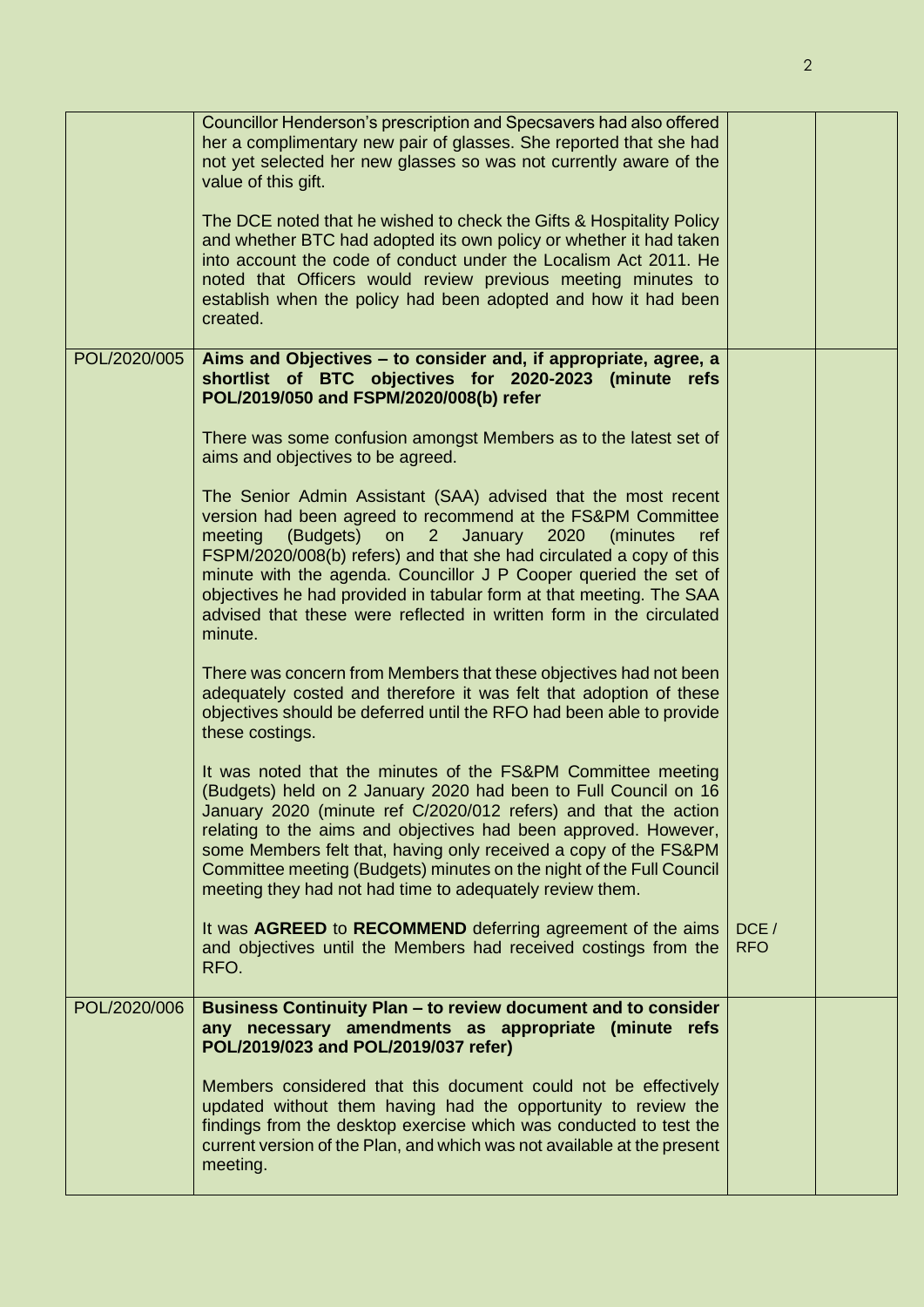|              | The DCE commented that he felt BTC should also have a Business<br>Plan and the Chairman added that one of recommendations from the<br>Staffing and Organisational Review report was that, following<br>implementation of the new committee structure, a Business<br>Continuity exercise should be conducted. He felt it would be prudent<br>to fall in line with this adopted recommendation.<br>Members considered that Cornwall Council were likely to have a<br>robust plan in place that BTC could perhaps adapt this plan. They<br>also noted that Cornwall Council were keen to promote business<br>continuity and may therefore facilitate this process.<br>It was AGREED to RECOMMEND that the DCE explore this option<br>with Cornwall Council. It was noted that Councillor S H Kinsman had<br>the contact details for the relevant person at Cornwall Council for the<br>DCE to contact.<br>The DCE reported that, according to standing orders, project<br>prioritisation meetings should be held monthly. He commented that<br>he would like to work more closely with Members in order to work<br>through the current issued being experienced and that he would like<br>to see a group of Members take ownership of this.<br>The DCE commented that he felt an advisory committee being set up<br>in order to progress the production of a Business Plan might be<br>prudent.<br>The Chairman commented that this panel could also bring in external<br>expertise and that experts in this regard should be consulted and<br>invited to take part.<br>The Chairman asked for an indication from the Members present as<br>to who would be prepared to sit on an advisory panel. Councillor P L<br>G Skea indicated that he would, whilst other Members felt they would<br>not be able to commit the time to such a project.<br>The Chairman considered that the project would need to be costed<br>and that Officers needed to investigate the financial capacity of<br>progressing this project as quickly as possible. | <b>DCE</b> |  |
|--------------|-----------------------------------------------------------------------------------------------------------------------------------------------------------------------------------------------------------------------------------------------------------------------------------------------------------------------------------------------------------------------------------------------------------------------------------------------------------------------------------------------------------------------------------------------------------------------------------------------------------------------------------------------------------------------------------------------------------------------------------------------------------------------------------------------------------------------------------------------------------------------------------------------------------------------------------------------------------------------------------------------------------------------------------------------------------------------------------------------------------------------------------------------------------------------------------------------------------------------------------------------------------------------------------------------------------------------------------------------------------------------------------------------------------------------------------------------------------------------------------------------------------------------------------------------------------------------------------------------------------------------------------------------------------------------------------------------------------------------------------------------------------------------------------------------------------------------------------------------------------------------------------------------------------------------------------------------------------------------------------------------------------------------------------------|------------|--|
|              | It was AGREED to RECOMMEND that the DCE investigate the costs<br>of producing a BTC Business Plan.                                                                                                                                                                                                                                                                                                                                                                                                                                                                                                                                                                                                                                                                                                                                                                                                                                                                                                                                                                                                                                                                                                                                                                                                                                                                                                                                                                                                                                                                                                                                                                                                                                                                                                                                                                                                                                                                                                                                      | <b>DCE</b> |  |
| POL/2020/007 | Project to update Health and Safety Policy, parts 1, 2 and 3 – to<br>receive an update from the Deputy Chief Executive                                                                                                                                                                                                                                                                                                                                                                                                                                                                                                                                                                                                                                                                                                                                                                                                                                                                                                                                                                                                                                                                                                                                                                                                                                                                                                                                                                                                                                                                                                                                                                                                                                                                                                                                                                                                                                                                                                                  |            |  |
|              | The DCE reported that this project had been delegated to the<br>Executive Assistant (EA), to progress and invited the EA to provide<br>an update.                                                                                                                                                                                                                                                                                                                                                                                                                                                                                                                                                                                                                                                                                                                                                                                                                                                                                                                                                                                                                                                                                                                                                                                                                                                                                                                                                                                                                                                                                                                                                                                                                                                                                                                                                                                                                                                                                       |            |  |
|              | The EA reported that be had been in contact with Health & Safety that<br>week, and had provided them with a set of BTC policies. He reported<br>that the project was in progress, but that it would not be a quick<br>process based on the volume of information to be reviewed.                                                                                                                                                                                                                                                                                                                                                                                                                                                                                                                                                                                                                                                                                                                                                                                                                                                                                                                                                                                                                                                                                                                                                                                                                                                                                                                                                                                                                                                                                                                                                                                                                                                                                                                                                        |            |  |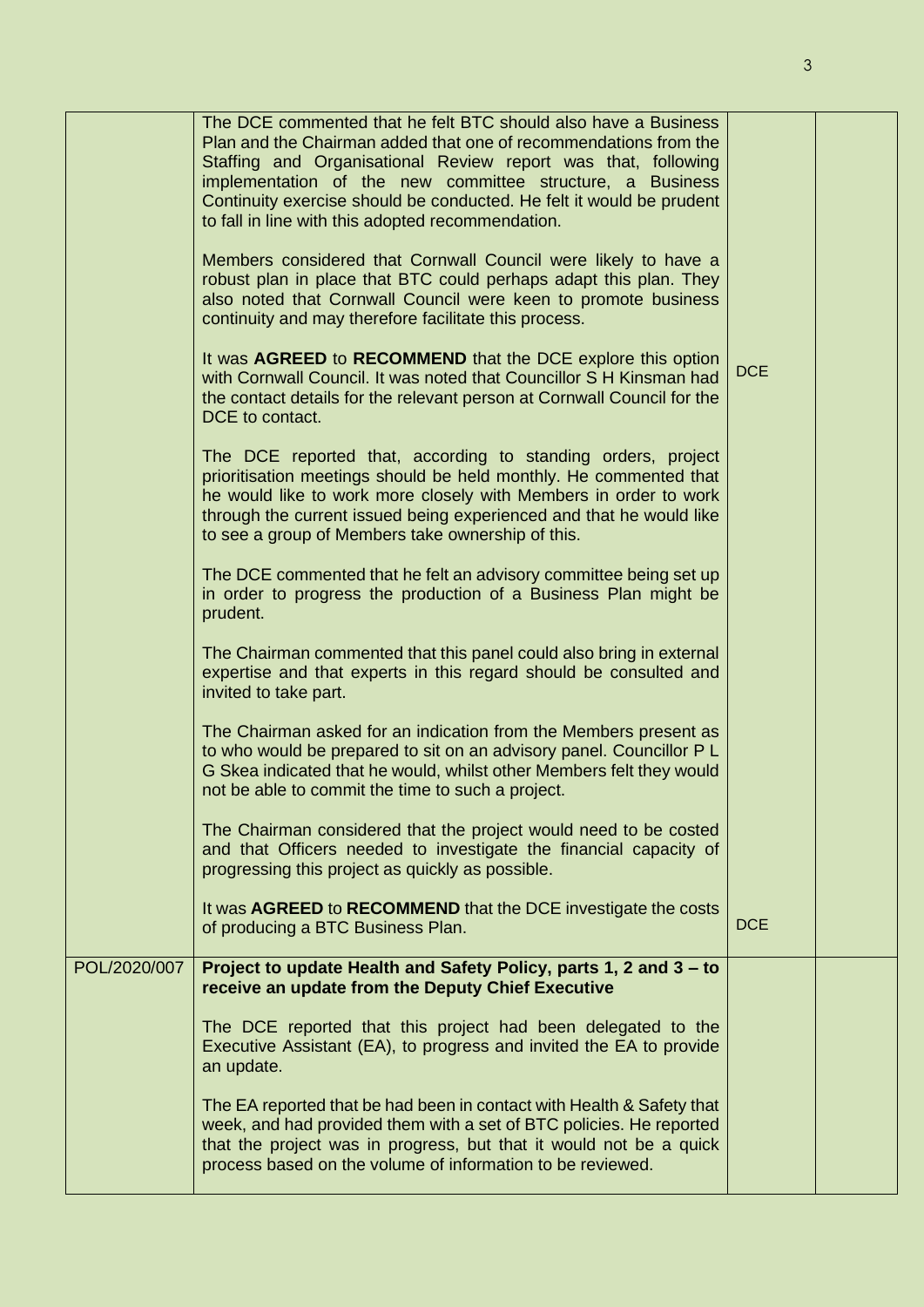|  | The Chairman enquired as to whether it would be necessary to revisit<br>the previously agreed expenditure for the project. The DCE clarified<br>that the initial project had been agreed at £1,500.00 and that, once<br>the project had reached this limit, a report would be brought back to<br>committee to consider additional expenditure based on what has<br>been achieved to date and what further work BTC wished Health &<br>Safety Associates to undertake.<br>The DCE reported that Health & Safety Associates had provided a<br>report on the Parks Compound and that there were some significant                                                                      |            |  |
|--|------------------------------------------------------------------------------------------------------------------------------------------------------------------------------------------------------------------------------------------------------------------------------------------------------------------------------------------------------------------------------------------------------------------------------------------------------------------------------------------------------------------------------------------------------------------------------------------------------------------------------------------------------------------------------------|------------|--|
|  | issues raised.<br>The Chairman commented that BTC needed to consider financial<br>prioritisation of the most pressing issues which the report<br>recommended addressing and felt that it may need to consider<br>closing the current building and moving the team into a fit for purpose<br>building. He suggested that if a function of the team is considered not<br>safe, it should be stopped immediately until made safe even if this<br>would lead to a reduction in services provided by the Parks Team.                                                                                                                                                                    |            |  |
|  | It was noted that the Works Compound project was a current BTC<br>key objective but that it had been postponed due to the prioritisation<br>of other projects and capacity issues in delivering all objectives.<br>Members considered that, had they understood the severity of the<br>issues relating to the Parks Compound, they may have been minded<br>not to postpone it but acknowledged that the postponement was due<br>to the decision by Members to consider and explore different options<br>in terms of relocating the team, refurbishing/rebuilding the existing<br>compound etc. and that the decision had been made to postpone in<br>order to protect the precept. |            |  |
|  | Councillor J P Cooper considered that the committee should<br>recommend the costing of an alternative building. He felt it was<br>imperative to source a building within BTC's budget and make<br>arrangements to relocate the team as soon as possible. He<br>suggested that, in the meantime, anything identified by Health &<br>Safety Associates identified as too dangerous be stopped<br>immediately, with the Team's remit being limited to what tasks can be<br>carried out safely.                                                                                                                                                                                        |            |  |
|  | The Chairman enquired as to the Welfare Unit the Council had<br>previously agreed to purchase (minute ref C/2020/016(b)(ii) refers).                                                                                                                                                                                                                                                                                                                                                                                                                                                                                                                                               |            |  |
|  | The DCE confirmed that this unit had not yet been purchased. He<br>suggested that Charterwood be instructed to source a suitable new<br>site for the Parks Team.                                                                                                                                                                                                                                                                                                                                                                                                                                                                                                                   |            |  |
|  | It was AGREED to RECOMMEND that the DCE instruct Charterwood<br>to investigate a new site for the Parks Department building and<br>compound.                                                                                                                                                                                                                                                                                                                                                                                                                                                                                                                                       | <b>DCE</b> |  |
|  | The DCE noted that he would circulate a copy of Health & Safety<br>Associates report to all Members.                                                                                                                                                                                                                                                                                                                                                                                                                                                                                                                                                                               | <b>DCE</b> |  |
|  |                                                                                                                                                                                                                                                                                                                                                                                                                                                                                                                                                                                                                                                                                    |            |  |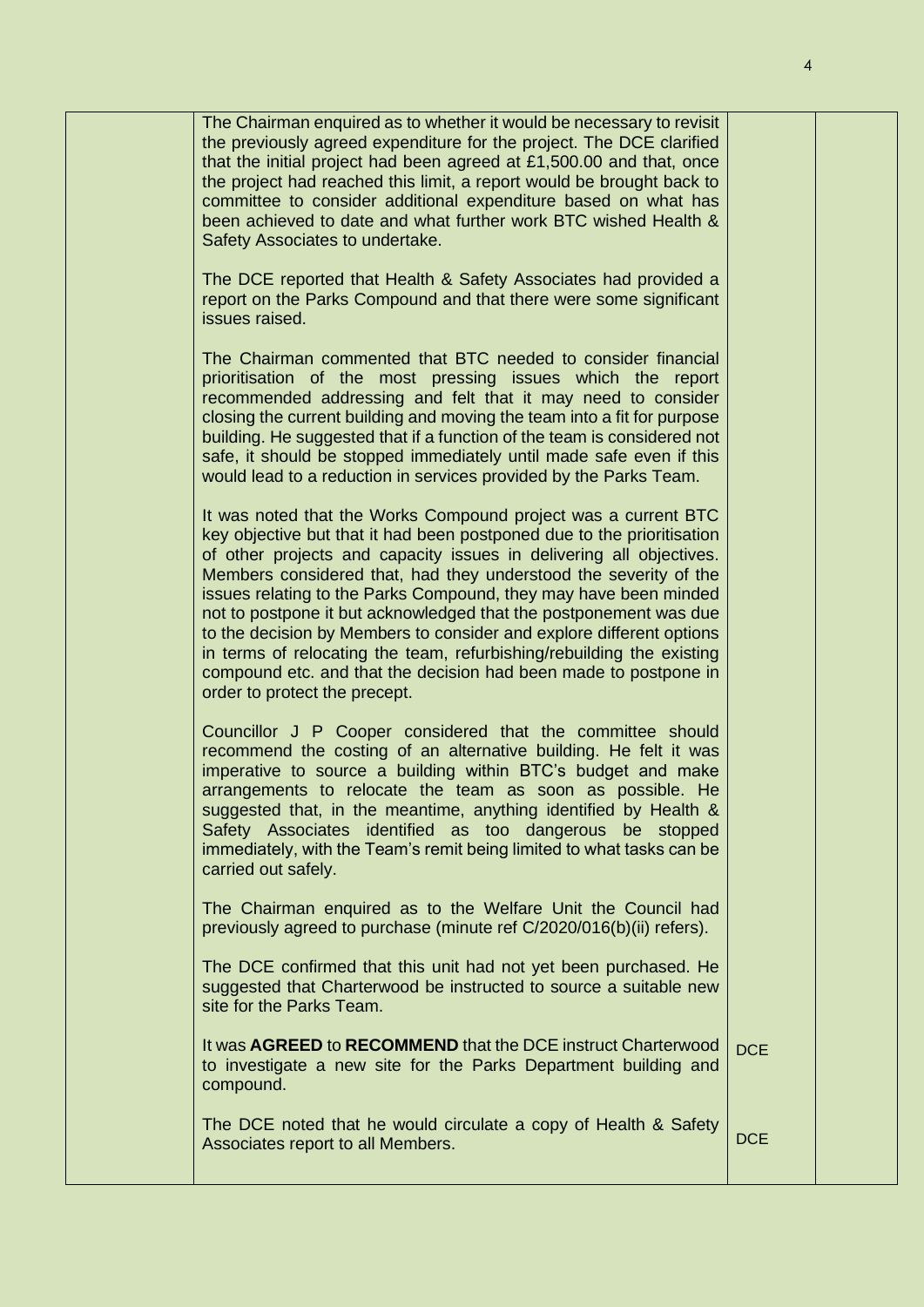|              | There then followed a discussion about COSHH sheets. Mr Bidgway<br>indicated that he understood there to be sheets in place for the Parks<br>Team. It was noted that this would be checked.                                                                                                                                                                                                                                                                                                                                                            | DB/DCE     |  |
|--------------|--------------------------------------------------------------------------------------------------------------------------------------------------------------------------------------------------------------------------------------------------------------------------------------------------------------------------------------------------------------------------------------------------------------------------------------------------------------------------------------------------------------------------------------------------------|------------|--|
|              | It was also noted that this matter should be escalated on the risk<br>register and be considered at the next meeting of the Risk<br><b>Management Working Party.</b>                                                                                                                                                                                                                                                                                                                                                                                   | <b>DCE</b> |  |
| POL/2020/008 | <b>Email and Internet Security, to include:</b>                                                                                                                                                                                                                                                                                                                                                                                                                                                                                                        |            |  |
|              | a)<br>Email and Internet Policy – to review document and to<br>consider proposed amendments and any further<br>necessary amendments as appropriate                                                                                                                                                                                                                                                                                                                                                                                                     |            |  |
|              | Copies of the current policy and guidelines were circulated with the<br>agenda.                                                                                                                                                                                                                                                                                                                                                                                                                                                                        |            |  |
|              | Councillor S H Kinsman enquired as to how the electronic device<br>guidelines had been produced. The SAA explained that this<br>document had been produced in line with the existing devices held by<br>members but that, due to information pending from Microtest and the<br>impending change of devices, this revised document had not yet been<br>agreed.                                                                                                                                                                                          |            |  |
|              | The EA advised that he was arranging a meeting with Microtest in<br>order to review security in relation to the new Councillor devices.                                                                                                                                                                                                                                                                                                                                                                                                                |            |  |
|              | Councillor J P Cooper commented that he felt it prudent for all<br>Members to move forward with laptops. He was aware that some<br>Members' tablets were now so out of date, they had been advised by<br>Microtest that updates were no longer possible. He felt that all<br>Members should receive a new laptop and training, and that a robust<br>policy be put in place going forward. Members considered that this<br>policy would be much more straightforward and robust should all<br>Members be working from the same, Council issued devices. |            |  |
|              | Councillor J P Cooper then raised the subject of the EA having<br>previous experience of working in IT and considered that he might be<br>able to offer in-house IT support to Members and that he might also<br>be prepared to take on the role of Data Protection Officer (DPO).                                                                                                                                                                                                                                                                     |            |  |
|              | Members felt that it was not appropriate to make any such requests<br>of the EA during this meeting and that a meeting should be arranged<br>to discuss these matters with him.                                                                                                                                                                                                                                                                                                                                                                        |            |  |
|              | It was <b>AGREED</b> to <b>RECOMMEND</b> that the DCE arrange a meeting<br>with the EA to discuss the possibility of in-house IT support and the<br>possibility of him taking on the DPO role.                                                                                                                                                                                                                                                                                                                                                         | <b>DCE</b> |  |
|              | The DCE commented that he felt there was a role developing in terms<br>of health and safety which would be ongoing and considered that an<br>IT component could be added to this role. He noted that this was a<br>matter for Council to consider in future.                                                                                                                                                                                                                                                                                           |            |  |
|              | The Email and Internet Policy was then reviewed as follows:                                                                                                                                                                                                                                                                                                                                                                                                                                                                                            |            |  |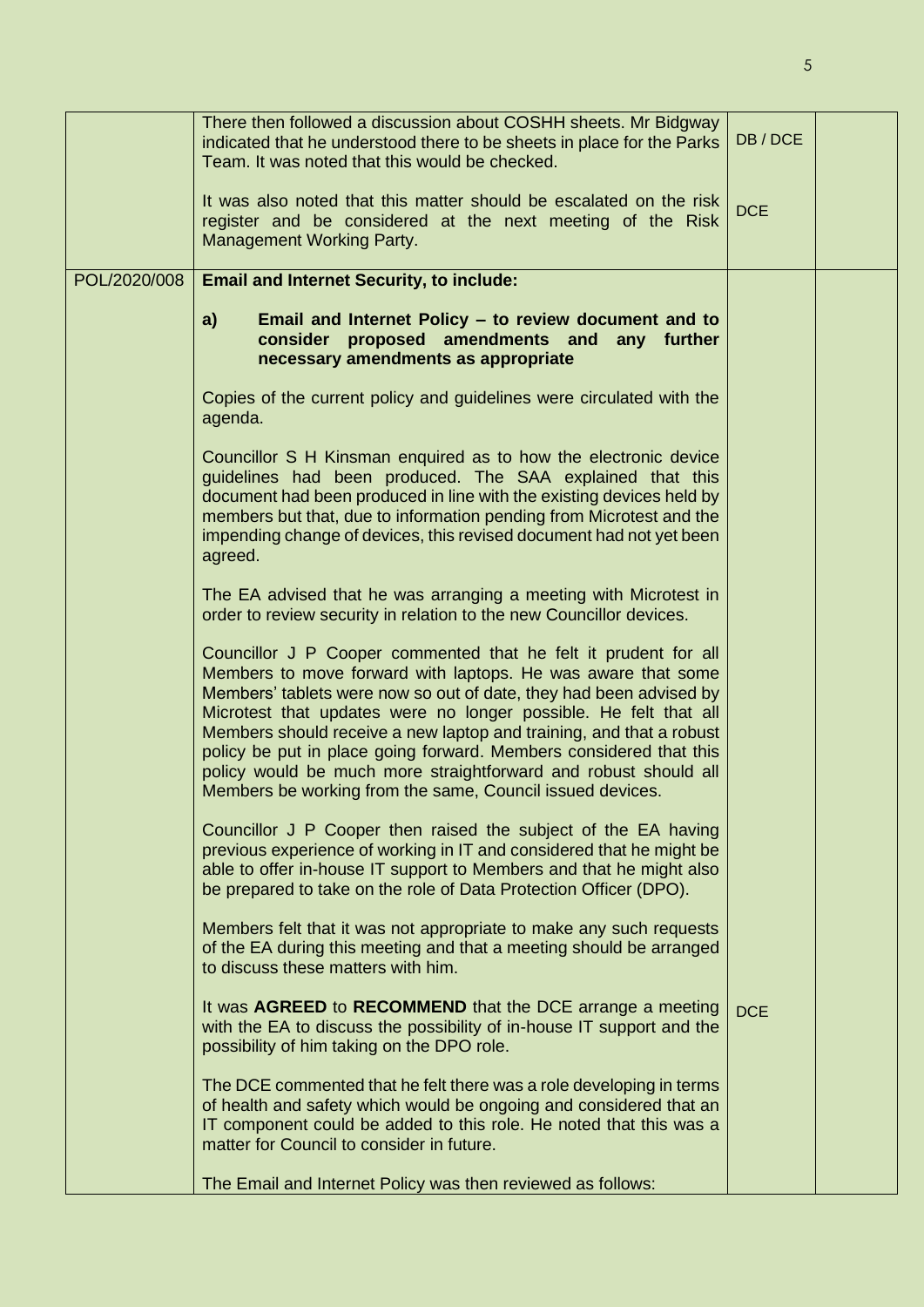| Page 1, Item 3, Policy statement – it was AGREED to<br><b>RECOMMEND</b> adding wording to the end of the paragraph reading<br>'and access on Bodmin Town Council Devices only'.                                                                                                                                                                                 | <b>SAA</b> |  |
|-----------------------------------------------------------------------------------------------------------------------------------------------------------------------------------------------------------------------------------------------------------------------------------------------------------------------------------------------------------------|------------|--|
| Page 1, Item 4.3, Email – it was AGREED to RECOMMEND<br>amending 'must not unlawfully forward confidential information' to<br>include the amendment and deletion of information, to read:                                                                                                                                                                       | <b>SAA</b> |  |
| 'must not unlawfully forward, amend or delete confidential<br>information'                                                                                                                                                                                                                                                                                      |            |  |
| Page 2, Item 5.1 Disclaimer – The disclaimer was considered too<br>lengthy by some Members. The Chairman advised that, having been<br>agreed within the last six months, this wording would need revisiting<br>at a later date.                                                                                                                                 |            |  |
| Page 3, Item 8, Password Protection - It was AGREED to<br><b>RECOMMEND</b> changing the requirement to change passwords<br>'regularly' to 'every 90 days' to bring into line with current system<br>requirement.                                                                                                                                                | <b>SAA</b> |  |
| Page 4, Item 11, Adherence to Policy - In order that the reporting<br>of a breach be a more robust process, it was AGREED to<br><b>RECOMMEND</b> amending paragraph 1 to read: to report any breach<br>of the guidelines to any two of the following: the Town Clerk, the<br>Mayor, the Data Protection Officer (DPO) and the Chair of the Policy<br>Committee. | <b>SAA</b> |  |
| Members considered that the active steps to be taken and who would<br>be responsible for taking them, as referred to in the second paragraph<br>of item 11, were not clear.                                                                                                                                                                                     |            |  |
| Page 4, Item 12, Queries – Members considered that this paragraph<br>should refer to job roles rather than individuals, and that these should<br>align with those referred to under Item 11.                                                                                                                                                                    |            |  |
| It was AGREED to RECOMMEND amending this paragraph to read:                                                                                                                                                                                                                                                                                                     | <b>SAA</b> |  |
| "Any employee with queries regarding the application of this policy<br>should contact the Data Protection Officer, the Town Clerk, the Mayor<br>or the Chair of the Policy Committee."                                                                                                                                                                          |            |  |
| The EA advised that he was aware of Cornwall Councillors who were<br>able to use their own devices and that they used SharePoint to<br>access shared information.                                                                                                                                                                                               |            |  |
| Members considered that it might be prudent to review Cornwall<br>Council's policy and amend it accordingly to fit the requirements of<br>BTC.                                                                                                                                                                                                                  |            |  |
| It was AGREED that the Appendix to the Policy, the Electronic Device<br>Guidelines, not be approved and that they be revisited in light of a<br>review of Cornwall Council's guidelines and the implementation of<br>Members' new devices.                                                                                                                      | <b>SAA</b> |  |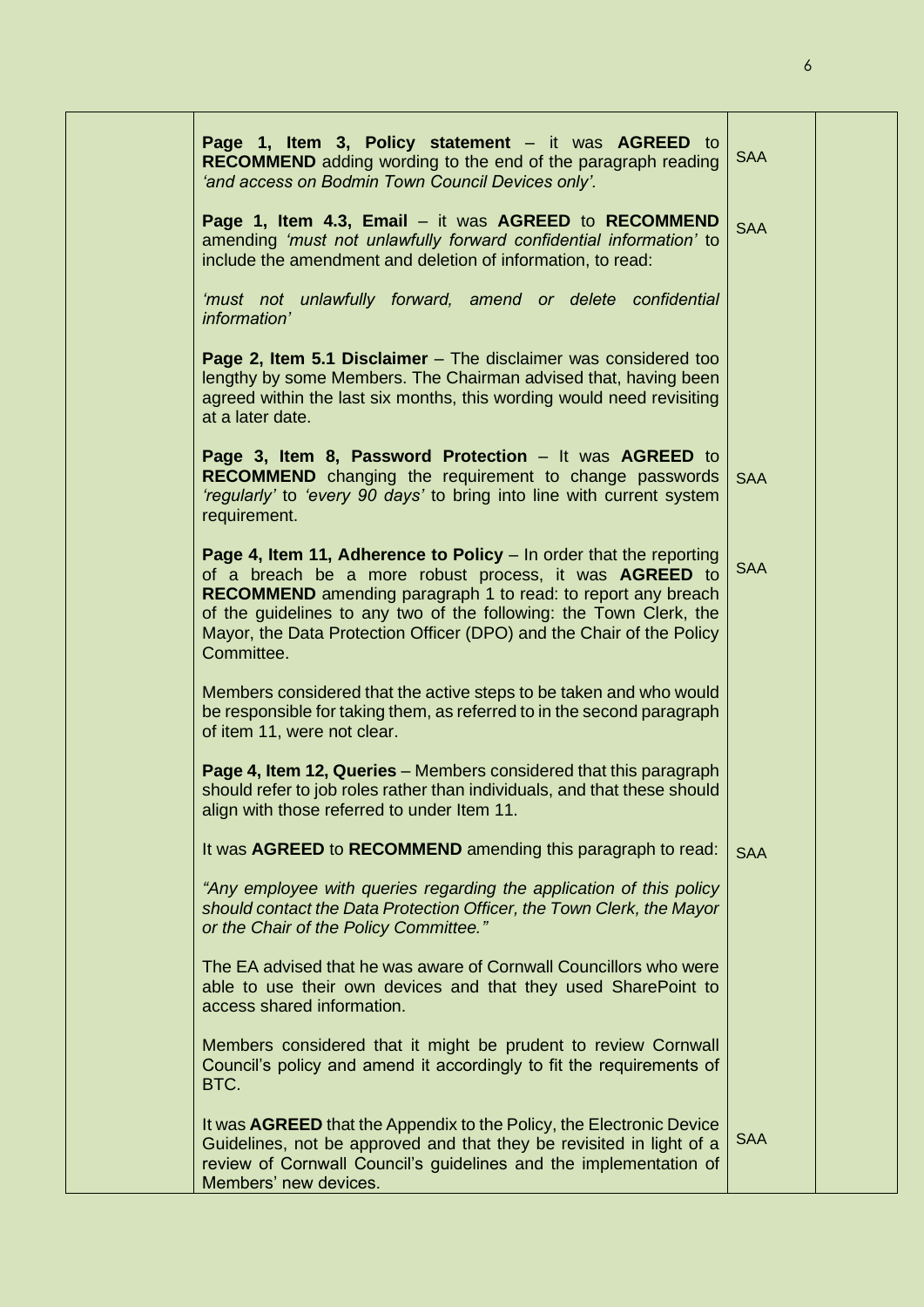|              | $\mathbf{b}$<br>Electronic Device Guidelines - to review document and<br>to consider any necessary amendments as appropriate                                                                                                                                                                                                                                             |            |  |
|--------------|--------------------------------------------------------------------------------------------------------------------------------------------------------------------------------------------------------------------------------------------------------------------------------------------------------------------------------------------------------------------------|------------|--|
|              | It was <b>AGREED</b> to defer this item as per discussion under item (a).                                                                                                                                                                                                                                                                                                |            |  |
| POL/2020/009 | Capability Procedure – to review document and to consider any<br>necessary amendments as appropriate                                                                                                                                                                                                                                                                     |            |  |
|              | A copy of the current procedure was circulated with the agenda.                                                                                                                                                                                                                                                                                                          |            |  |
|              | Members considered the relationship between this document and the<br>sickness policy. It was noted that, should an employee commence<br>the capability procedure and, during this process, it come to light that<br>their capability issues were as a result of ill health, the process would<br>be halted and the sickness management policy be implemented<br>instead. |            |  |
|              | The Capability Procedure was then reviewed as follows:                                                                                                                                                                                                                                                                                                                   |            |  |
|              | Page 1, Item 1, Introduction – it was AGREED to RECOMMEND<br>that the first line be amended to read that the procedure aims to<br>'support' rather than 'ensure'.                                                                                                                                                                                                        | <b>SAA</b> |  |
|              | Page 2, Item 2.1, The Probationary Period - Members considered<br>that the term 'regularly' under the fourth bullet point should be<br>quantified.                                                                                                                                                                                                                       |            |  |
|              | It was AGREED to RECOMMEND amending the fourth bullet point to<br>read:                                                                                                                                                                                                                                                                                                  | <b>SAA</b> |  |
|              | 'Employees should have the opportunity of meeting formally with their<br>line manager at month 1, month 3 and month 6 to discuss<br>performance and progress.'                                                                                                                                                                                                           |            |  |
|              | Members also considered that their performance should be scored<br>during these meetings. The DCE enquired as to whether there was a<br>current criterion in place for scoring. Councillor J P Cooper<br>commented that he did not believe there to be such a scoring system<br>in place.                                                                                |            |  |
|              | Page 4, Item 4.1.1, The Purposes of the Capability Review -<br>Members considered the inclusion of the Mayor and Chair of the<br>FS&PM Committee in addition to the Manager or Responsible Officer.                                                                                                                                                                      |            |  |
|              | It was AGREED to RECOMMEND that this amendment be made<br>throughout the document, in order to cover the Officers who do not<br>have a manager (i.e. the Town Clerk) as follows:                                                                                                                                                                                         | <b>SAA</b> |  |
|              | "or, in the case of an Officer who does not have a line manager, the<br>Mayor or the Chair of the Finance, Staffing & Performance<br><b>Management Committee"</b>                                                                                                                                                                                                        |            |  |
|              |                                                                                                                                                                                                                                                                                                                                                                          |            |  |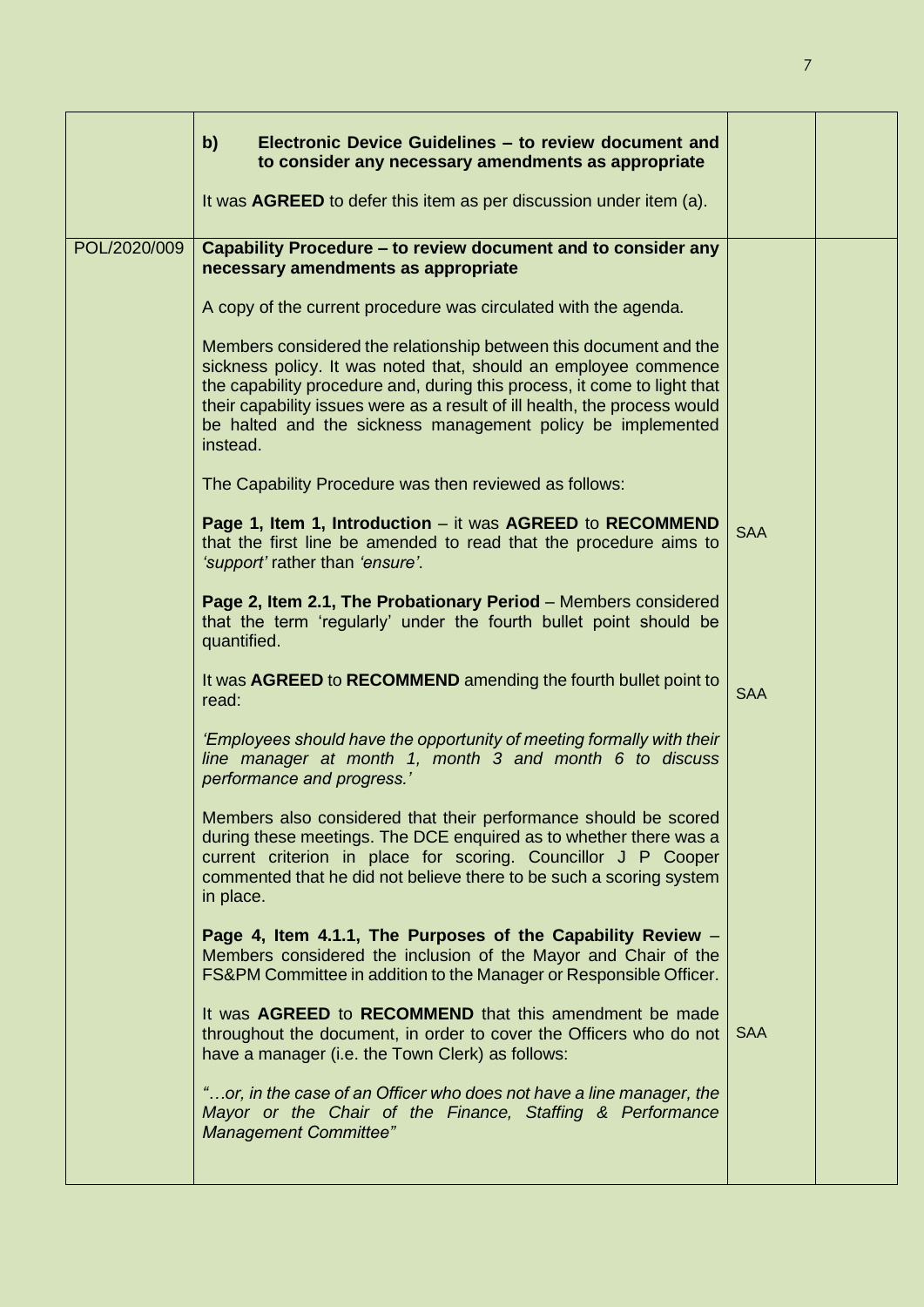| The DCE commented that he felt it would be helpful to include a flow<br>chart as an Appendix to this Procedure.                                                                                                                                                                                                                                                                                         |            |  |
|---------------------------------------------------------------------------------------------------------------------------------------------------------------------------------------------------------------------------------------------------------------------------------------------------------------------------------------------------------------------------------------------------------|------------|--|
| Page 5, Item 4.2, Stage 2: The Second Capability Review -<br>Members discussed how the review process should be measured. It<br>was noted that a template should be created. Members also<br>considered that a template should be created for a formal warning<br>letter.                                                                                                                               |            |  |
| Page 6, Item 4.3, Stage 3: The Final Capability Review - Under<br>the fourth paragraph it was AGREED to RECOMMEND change the<br>order of the wording to bring alternatives to dismissal before<br>termination of employment as follows:                                                                                                                                                                 | <b>SAA</b> |  |
| "inform the employee of any alternatives to dismissal, or that their<br>employment is terminated, on the grounds of capability."                                                                                                                                                                                                                                                                        |            |  |
| Page 7, Item 6, Other Considerations - Members considered that,<br>in the case of the Town Clerk, the procedure should involve more than<br>one person.                                                                                                                                                                                                                                                 |            |  |
| It was noted that the Staffing Panel which had recently been<br>convened was a Sub-Committee of the FS&PM Committee and could<br>be utilised for this purpose in future. It was noted that the Staffing<br>Panel had its own set of ToRs and that any panel required under Item<br>6 could be populated from the Staffing Panel.                                                                        |            |  |
| It was also noted that the new Policy and Resources Committee<br>would have a new set of ToRs and that this procedure could be built<br>into those.                                                                                                                                                                                                                                                     |            |  |
| It was AGREED to RECOMMEND including the wording "a panel of<br>three Members, as convened by the Chair of the FS&PM Committee<br>to include themselves and two members of the Staffing Panel (Sub-<br>Committee of the Finance, Staffing & Performance Management<br>Committee)".                                                                                                                      | <b>SAA</b> |  |
| The DCE commented that the Terms of Reference for the FS&P<br>Committee would require review.                                                                                                                                                                                                                                                                                                           |            |  |
| With regards to dismissal, Members queried who would have the<br>authority to dismiss staff. The DCE responded that this would depend<br>on the role. He noted that, under the new committee structure, the<br>manager (Senior Officer) responsible for each committee would have<br>the authority to dismiss staff reporting to them. Any appeal would<br>come back to the panel as recommended above. |            |  |
| Page 8, Item 7, Alternative Formats – It was noted that this email<br>be amended<br>address<br>recommended above, to<br>the<br>as<br>policy@bodmin.gov.uk email address.                                                                                                                                                                                                                                |            |  |
| <b>Footer</b> $-$ it was noted that the wording to reflect that this document<br>had been agreed with Unison should be removed, as that would not<br>be the case with this updated version. Members considered that                                                                                                                                                                                     |            |  |

8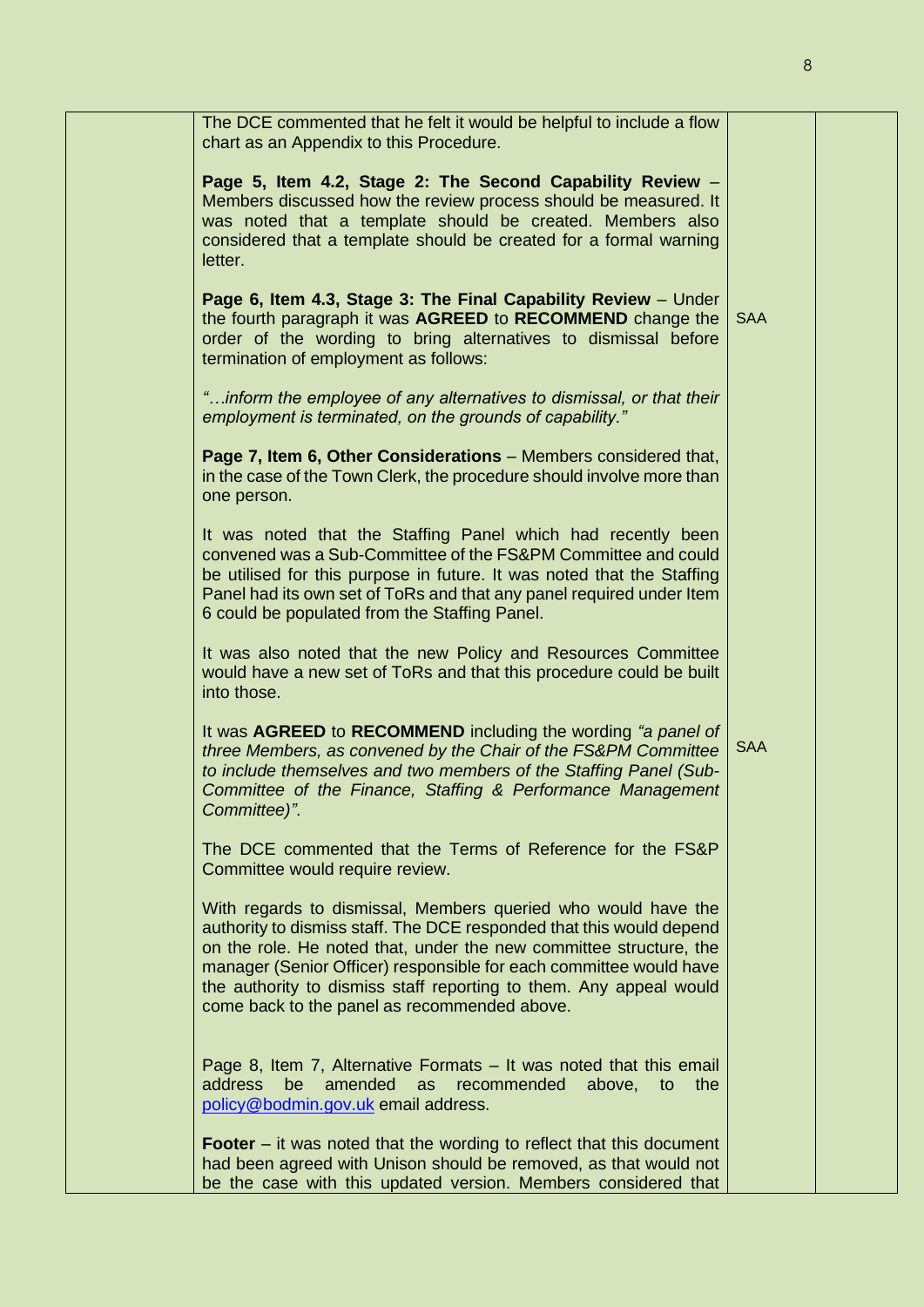|              | consultation with the union each time this procedure was updated<br>was unnecessarily cumbersome and that the union could be<br>contacted by their members on an individual basis as appropriate,<br>should this procedure be required.                                                                                                                     |            |  |
|--------------|-------------------------------------------------------------------------------------------------------------------------------------------------------------------------------------------------------------------------------------------------------------------------------------------------------------------------------------------------------------|------------|--|
| POL/2020/010 | Flexible Working Policy - to review document and to consider<br>any necessary amendments as appropriate                                                                                                                                                                                                                                                     |            |  |
|              | Page 1, Item 2, Eligibility – The stipulation of only one required per<br>year was queried. Following discussion and consultation with the<br>Gov.UK website, it was noted that they stipulate one application a<br>year. Members considered that this would prevent an influx of<br>requests to Council and that this stipulation remain in place.         |            |  |
|              | Page 1, Item 3, What is Flexible Working $-$ It was noted that the<br>third bullet point refers to a policy, however Members considered that<br>the present document was the policy, and that the wording "(the<br>organisation has a detailed policy)" should be removed.                                                                                  |            |  |
|              | Page $2$ – Item 5, Who makes the decision – Members felt that an<br>employee should receive written confirmation when a request was<br>approved as well as if refused. The SAA noted that she was aware<br>this was the practice the Town Clerk ordinarily followed. Members felt<br>it prudent to formalise this.                                          |            |  |
|              | It was AGREED to RECOMMEND amending the last sentence of the<br>first paragraph to read:                                                                                                                                                                                                                                                                    | <b>SAA</b> |  |
|              | "The individual will be notified in writing with confirmation of approval<br>of their request or confirmation of refusal, to include reasons why the<br>request cannot be accommodated at this time."                                                                                                                                                       |            |  |
|              | Page 3, Item 7, Review - Members considered that the period of<br>review be quantified. It was AGREED to RECOMMEND changing the<br>word "periodically" to "annually".                                                                                                                                                                                       | <b>SAA</b> |  |
|              | <b>Page 3, Item 8, Alternative Formats</b> $-$ As above, it was noted that<br>the email address should be updated to policy@bodmin.co.uk.                                                                                                                                                                                                                   |            |  |
|              | Councillor J P Cooper raised the possibility of some members of staff,<br>whose hours change seasonally, moving to a system of annualised<br>working.                                                                                                                                                                                                       |            |  |
|              | It was considered that this would need further consideration and any<br>change to the system of working would involve wider agreement and<br>a change to terms and conditions of employment, and should<br>therefore be referred to a future meeting of the Policy and Procedure<br>Committee for consideration should Members wish to consider<br>further. |            |  |
| POL/2020/011 | Recruitment Policy - to review document and to consider any<br>necessary amendments as appropriate                                                                                                                                                                                                                                                          |            |  |
|              | Page 1, Item 2.1, Review of Role – it was noted that a job evaluation<br>should be undertaken for each job advertised. It was AGREED to                                                                                                                                                                                                                     |            |  |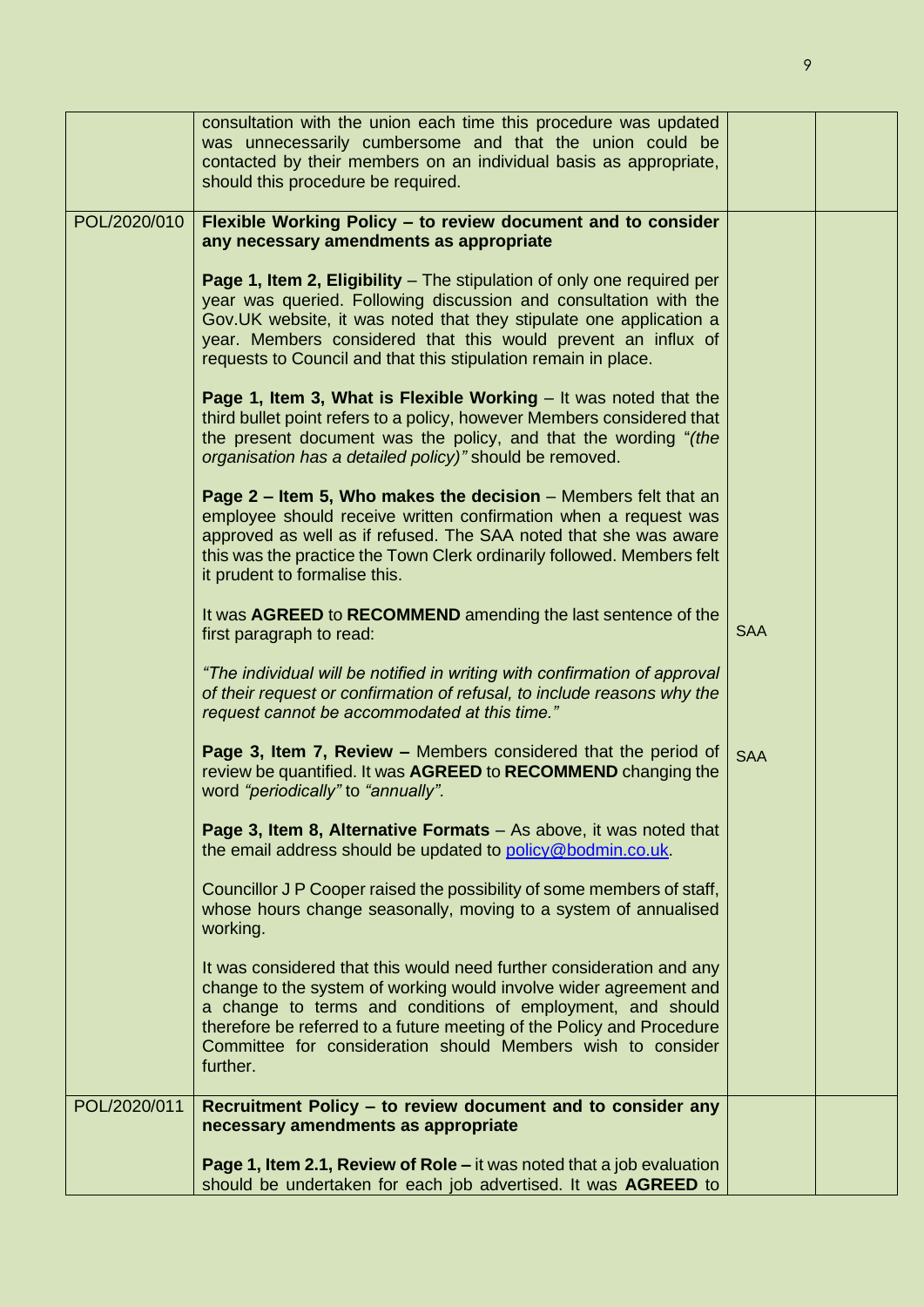| <b>RECOMMEND</b> adding a bullet point to read: "The job evaluation<br>score for the role".                                                                                                                                                                                                                                                                                                                                                                  | <b>SAA</b> |  |
|--------------------------------------------------------------------------------------------------------------------------------------------------------------------------------------------------------------------------------------------------------------------------------------------------------------------------------------------------------------------------------------------------------------------------------------------------------------|------------|--|
| Page 1, Item 3, Advertisement - Members considered that all<br>vacancies should be advertised internally in the first instance. It was<br><b>AGREED to RECOMMEND</b> adding a new item 3.1 with the following<br>wording:                                                                                                                                                                                                                                    | <b>SAA</b> |  |
| "All vacancies will be advertised internally in the first instance".                                                                                                                                                                                                                                                                                                                                                                                         |            |  |
| It was AGREED to RECOMMEND deleting item 3.3, moving the<br>wording relating to circulation of the advertisement into the new item<br>3.1.                                                                                                                                                                                                                                                                                                                   | <b>SAA</b> |  |
| Page 2, Item 4.2, Recruitment Procedure - Members felt that, in<br>line with the matrix scoring system used to score candidates, the word<br>"matching" should be changed to "scoring".                                                                                                                                                                                                                                                                      |            |  |
| It was AGREED to RECOMMEND amending the wording of the last<br>sentence to read: "The shortlisting and interviews will be based upon<br>scoring a candidate's skills"                                                                                                                                                                                                                                                                                        | <b>SAA</b> |  |
| Page 2, Item 4.3, Recruitment Procedure – Members felt that this<br>was an unnecessary use of staff time and the applicants not<br>submitting their application on time should be aware from the<br>deadline that their application would not be considered.                                                                                                                                                                                                 |            |  |
| Page 2, Item 4.7, Recruitment Procedure - Under the first bullet<br>point, Members considered that, as a Staffing Panel had now been<br>formed as a Sub-Committee of the FS&PM Committee, members of<br>this panel should form the interview panel for senior members. It was<br>also considered that the Mayor should form part of the panel for the<br>recruitment of senior officers and the policy should therefore include<br>the Mayor, as Ex Officio. |            |  |
| It was AGREED to RECOMMEND that the wording of the first bullet<br>point be amended to read:                                                                                                                                                                                                                                                                                                                                                                 | <b>SAA</b> |  |
| "For the post of Town Clerk and other senior posts, up to three<br>Council Members from the Staffing Panel (Sub-Committee of the<br>Finance, Staffing & Performance Management Committee), to<br>include the Mayor as Ex Officio, will form the interview panel".                                                                                                                                                                                            |            |  |
| Under the second bullet point, Members considered that, under the<br>new staff structure, the Clerk of each Committee would be<br>responsible for the recruitment of members of their team, and that the<br>Chair of that Committee should also be involved in the process.                                                                                                                                                                                  |            |  |
| It was AGREED to RECOMMEND that the wording of the second<br>bullet point be amended to read:                                                                                                                                                                                                                                                                                                                                                                | <b>SAA</b> |  |
| "For all other positions, recruitment will be the responsibility of the<br>Committee Clerk and Committee Chair once approval to recruit has<br>been sought from the FS&PM Committee or Full Council."                                                                                                                                                                                                                                                        |            |  |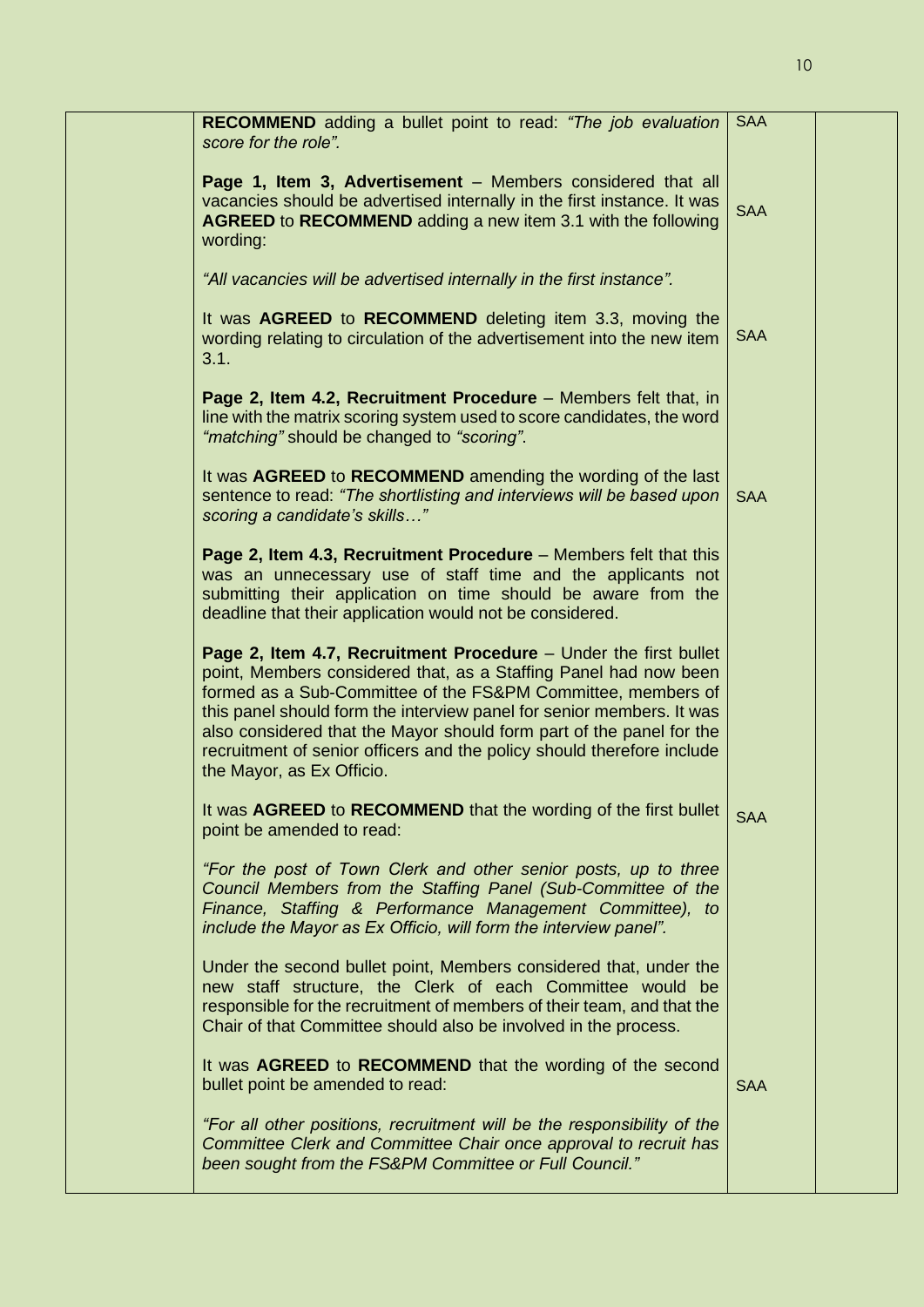|              | Page 2, Item 4.8, Recruitment Procedure - Members considered<br>this item in terms of adherence to diversity and equality, and felt that<br>some rewording was required to ensure clarity that the only questions<br>BTC would ask would pertain to intrinsic requirements of the job, any<br>reasonable adjustments BTC could make in order to assist with<br>interview attendance, and equal opportunity monitoring. |            |  |
|--------------|------------------------------------------------------------------------------------------------------------------------------------------------------------------------------------------------------------------------------------------------------------------------------------------------------------------------------------------------------------------------------------------------------------------------|------------|--|
|              | It was AGREED to RECOMMEND that the wording of item 4.8 be<br>amended to read:                                                                                                                                                                                                                                                                                                                                         | <b>SAA</b> |  |
|              | Applicants will not be asked about health or disability before a<br>conditional job offer is made; however, an applicant may be asked:                                                                                                                                                                                                                                                                                 |            |  |
|              | Questions necessary to ascertain if an applicant can perform an<br>intrinsic part of the job;<br>Questions to establish if an applicant needs any reasonable<br>٠<br>adjustments to be made in order for them to attend/participate in<br>an interview;<br>Positive action to enable the Town Council to improve the<br>diversity of applicants;<br>Questions pertaining to equal opportunities monitoring.            |            |  |
|              | Page 3, Item 6.1, Recruitment Procedure - Members enquired as<br>to whether the inclusion of an equal opportunities monitoring form<br>was being adhered to. The SAA advised that this was included at the<br>end of the application document.                                                                                                                                                                         |            |  |
|              | <b>Page 3, Item 7.1, Alternative Formats</b> $-$ it was noted that, as<br>previously discussed, the email address would be amended to<br>policy@bodmin.gov.uk                                                                                                                                                                                                                                                          |            |  |
|              | It was noted that, going forward, every policy should include a cover<br>sheet as its first page, rather than being held as a sperate document.                                                                                                                                                                                                                                                                        |            |  |
| POL/2020/012 | Procurement Policy – to review document and to consider any<br>necessary amendments as appropriate to bring policy in line<br>with updated Environment Policy (minute ref POL/2019/054<br>refers)                                                                                                                                                                                                                      |            |  |
|              | The DCE commented that this policy would require further work in<br>light of the Climate Declaration and Environment Policy.                                                                                                                                                                                                                                                                                           |            |  |
|              | It was AGREED to defer this item to a future meeting.                                                                                                                                                                                                                                                                                                                                                                  | <b>SAA</b> |  |
| POL/2020/013 | <b>National Association of Local Councils Legal Topic Note (LTN)</b><br>22 - Disciplinary and Grievance Arrangements                                                                                                                                                                                                                                                                                                   |            |  |
|              | This LTN can be viewed online at:<br>https://www.cornwallalc.org.uk/uploads/ltn-22-disciplinary-and-<br>grievance-arrangements.pdf                                                                                                                                                                                                                                                                                     |            |  |
|              | This document was noted.                                                                                                                                                                                                                                                                                                                                                                                               |            |  |